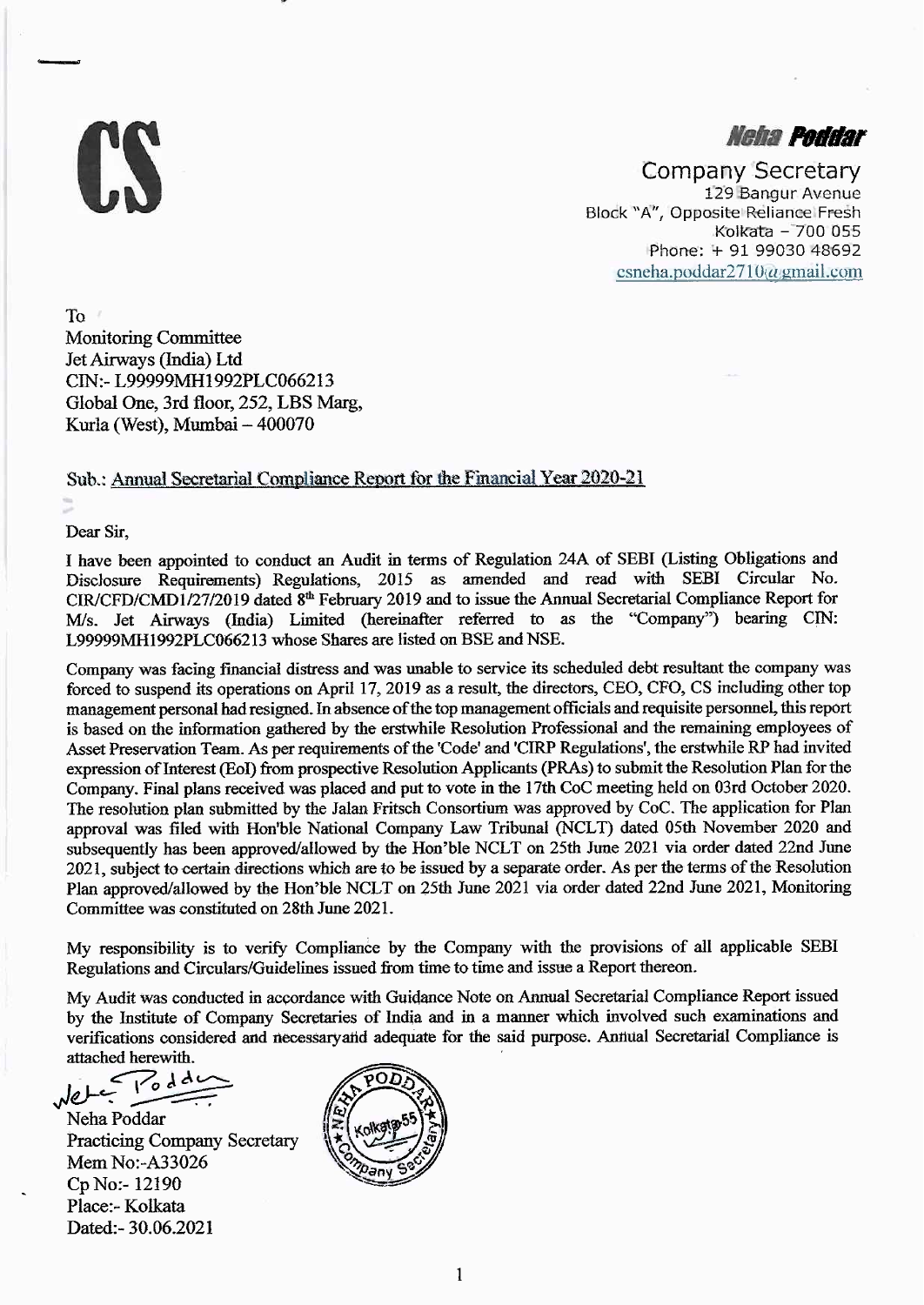

**Metha Poddar**<br>Company Secretary<br>129 Bangur Avenue<br>Block "A", Opposite Reliance Fresh Company Secretary 129 Bangur Avenue Block "A", Opposite Reliance Fresh Kolkata — 700 055 Phone: + 91 99030 48692 csneha.poddar2710@gmail.com

# Secretarial Compliance Report of Jet Airways (India) Limited (CIN: L99999MH1992PLC066213) for the year ended March 31, 2021

### I have examined:

- a) All the documents and records made available to me and explanations provided by the Company;
- b) the filings/submissions made by the company to the Stock Exchanges;
- c) Website of the Company;
- d) Any other documents/filings, as may be relevant, which has been relied upon to prepare this Certificate.

For the financial year ended on March 31, 2021 in respect of Compliance with the provisions of:

- 1. The Securities and Exchange Board of India Act, 1992 (`SEBI Act') and the Regulations, Circular, Guidelines issued thereunder and;
- 2. The Securities Contracts (Regulation) Act, 1956 (`SCRA') and the rules made there under and the Regulations, Circular, Guidelines issued thereunder by the Securities & Exchange Board of India (SEBI);

The specific Regulations whose provisions and the Circulars/Guidelines issued thereunder have been examined, includes -

- (a) The Securities and Exchange Board of India (Substantial Acquisition of Shares and Takeovers) Regulations, 2011;
- (b) The Securities and Exchange Board of India (Prohibition of Insider Trading) Regulations, 2015;
- (c) \*The Securities and Exchange Board of India (Issue of Capital and Disclosure Requirements) Regulations, 2009;
- (d) \*The Securities and Exchange Board of India (Employee Stock Option Scheme and Employee Stock Purchase Scheme) Guidelines, 1999 and The Securities and Exchange Board of India (Share Based Employee Benefits) Regulations, 2014 notified on 28 October 2014;
- (e) \*The Securities and Exchange Board of India (Registrars to an Issue and Share Transfer Agents) Regulations, 1993 regarding the Companies Act and dealing with client;
- (f) The Securities and Exchange Board of India (Issue and Listing of Debt Securities) Regulations, 2008.
- (g) \*The Securities and Exchange Board of India (Delisting of Equity Shares) Regulations, 2009-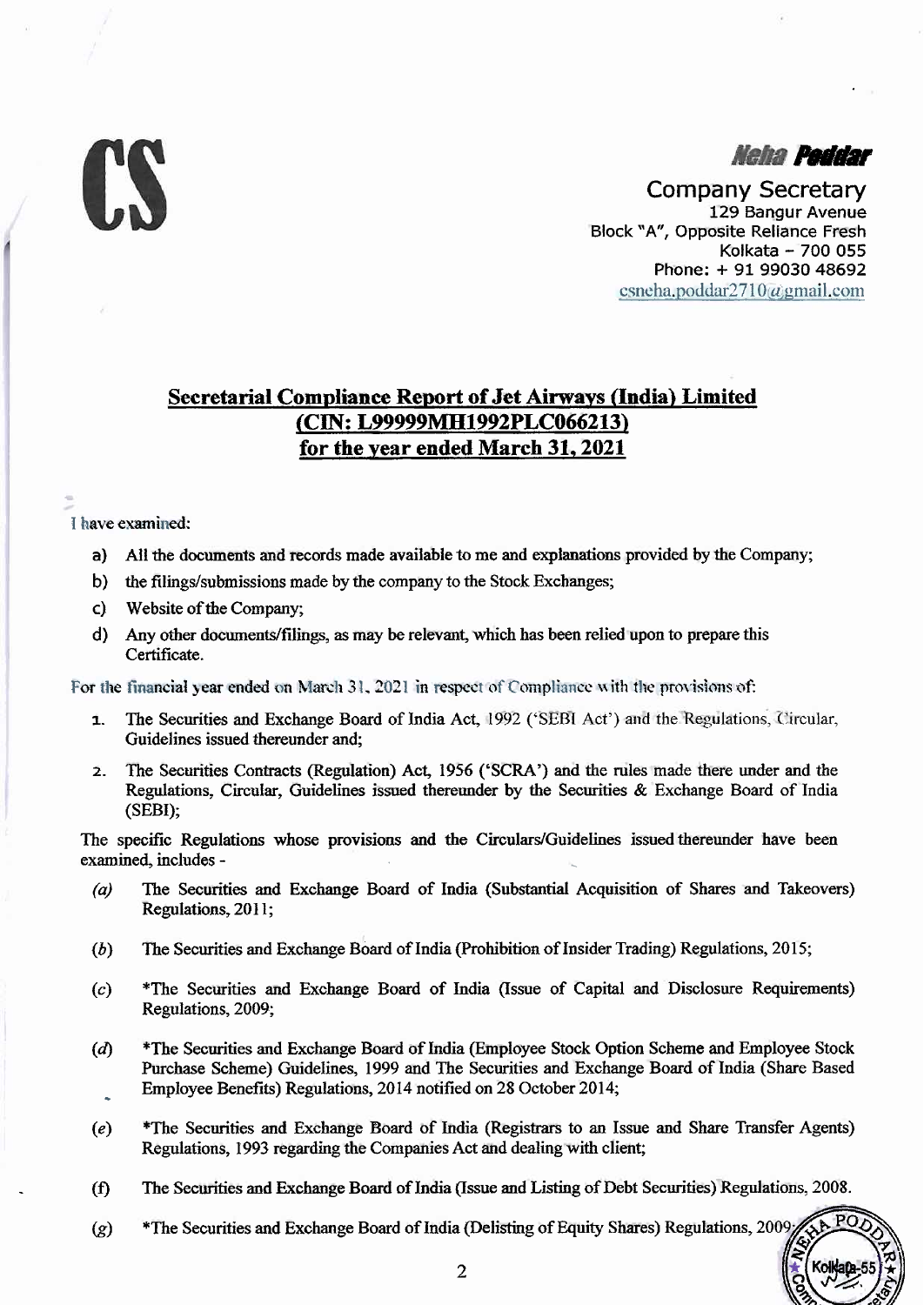(h) \*The Securities and Exchange Board of India (Buyback of Securities) Regulations, 1998;

\*Not applicable as no event took place under these Regulations during the financial year under review

and circulars/ guidelines issued thereunder and based on the above examination, I hereby report that, during the Review Period:

a) The listed entity has complied with the provisions of the above Regulations and circulars/guidelines issued thereunder, except in respect of matters specified below:-

Þ

| Sr. | Compliance Requirement                                                                                                                                                  | Deviations                                                              | <b>Observations/Remarks</b>                                              |
|-----|-------------------------------------------------------------------------------------------------------------------------------------------------------------------------|-------------------------------------------------------------------------|--------------------------------------------------------------------------|
| No. | (Regulations/Circulars/G                                                                                                                                                |                                                                         | of<br>the                                                                |
|     | uidelines including                                                                                                                                                     |                                                                         | <b>Practicing Company</b>                                                |
|     | specific clause)                                                                                                                                                        |                                                                         | Secretary, if any                                                        |
| 1.  | SEBI (LODR), 2015 - report.<br>Consolidated<br>Financial<br>Results along with the<br><b>Auditors Report</b><br>For all Quarters                                        | Regulations $33(3)(a)$ of Not filed till the date of issue of           | Not been Filed.                                                          |
| 2.  |                                                                                                                                                                         |                                                                         |                                                                          |
|     | Regulation 23(9) of SEBI<br>(LODR), 2015 - Disclosure<br>of RPT with half yearly<br>Financials                                                                          | Not filed till the date of issue of<br>report.                          | Pending, Under Process.                                                  |
| 3.  | Regulations $33(3)(a)$ of Delayed in submission.<br>SEBI (LODR), 2015 -<br>Financial<br>Standalone<br>Results along with the<br><b>Auditors Report</b>                  |                                                                         | financials<br>The<br>were<br>submitted<br>on 30.06.2021                  |
| 4.  | Regulation $27(2)(a)$ of the report.<br><b>SEBI</b><br>(LODR)<br>Regulation, 2015<br>of<br>Corporate Governance.<br>For all Quarters                                    | For first $\overline{3}$ quarters - Not filed till the date of issue of | Not filed                                                                |
| 5.  | Regulation 14 of SEBI<br>(LODR) Regulations, 2015<br>of Fee and other charges to<br>be paid to the recognized<br>Stock Exchange(s) for the<br>Financial Year ended 2021 | NSE Listing fees paid;<br>BSE listing fees disputed.                    | Pending till the date of<br>issue of report                              |
| 6.  | Regulation 6(1) of SEBI<br><b>LODR Regulations, 2015-A</b><br>listed entity shall appoint a                                                                             | No CS in the Company as all<br>resigned before it came under<br>CIRP.   | As the company is under<br>CIRP and now is in the<br>process of revival. |
|     | qualified company secretary                                                                                                                                             |                                                                         | PO.                                                                      |
|     | as the compliance officer.                                                                                                                                              |                                                                         |                                                                          |
|     |                                                                                                                                                                         |                                                                         |                                                                          |